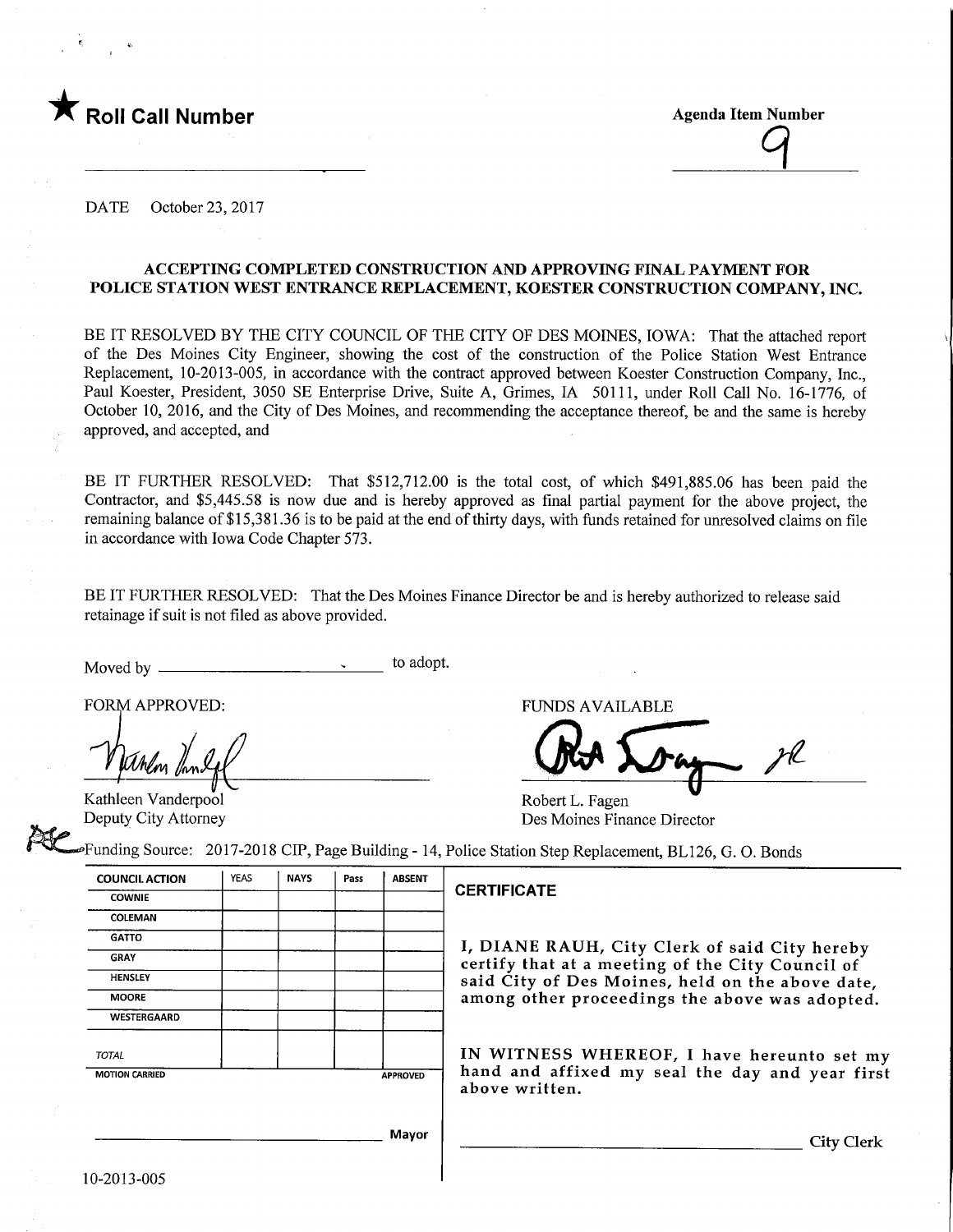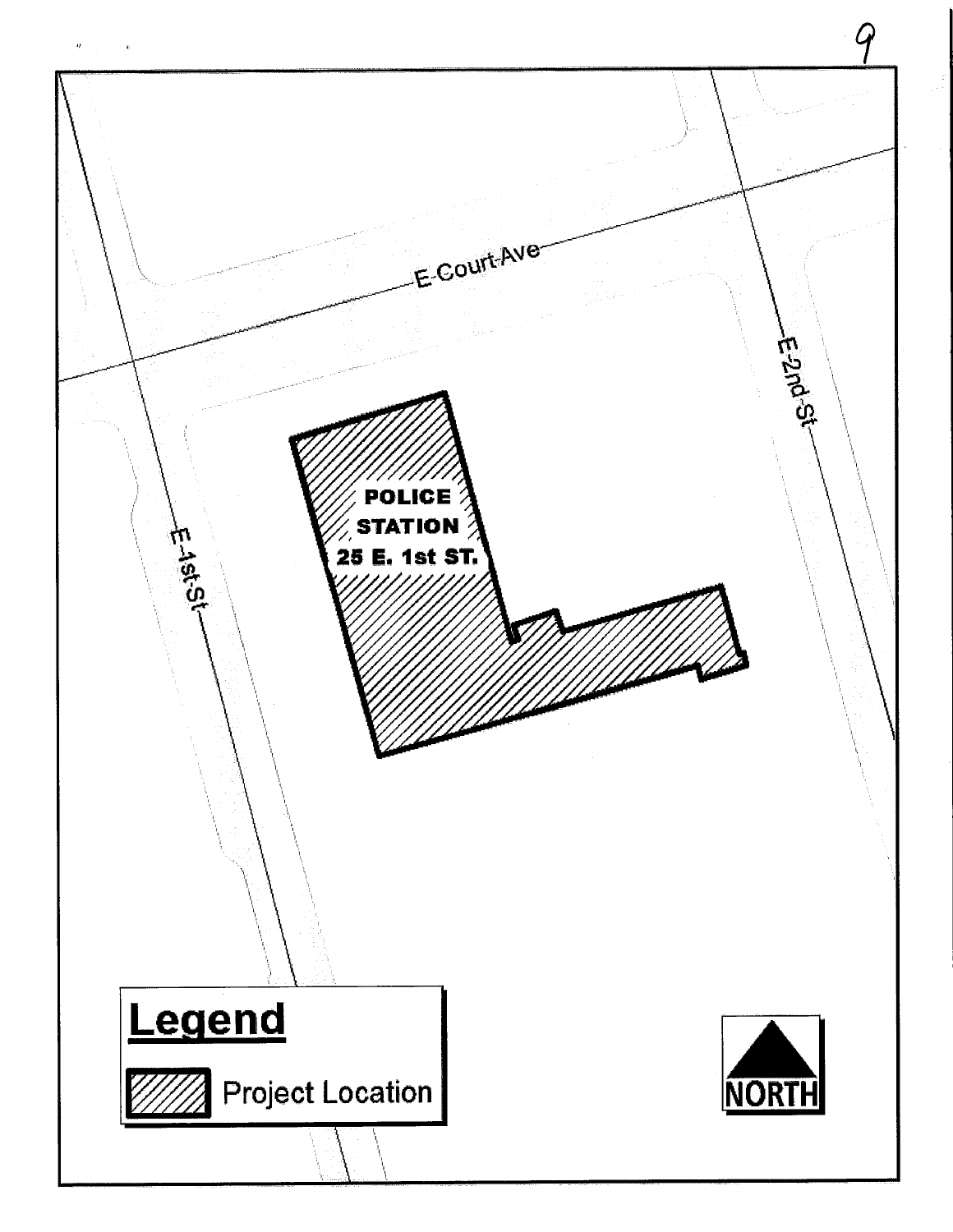### ENGINEERING DEPARTMENT CITY OF DES MOINES, IOWA

 $\mu^{1/13}=-\frac{1}{2}$  .



# PROJECT SUMMARY

## Police Station West Entrance Replacement

## Activity ID 10-2013-005

On October 10, 2016, under Roll Call No. 16-1776, the Council awarded the contract for the above improvements to Koester Construction Company, Inc., in the amount of \$478,000.60. Tabulated below is a history of project change orders.

| Change<br>Order No. | <b>Initiated By</b> | <b>Description</b>                                                                                                                                                  | Amount       |
|---------------------|---------------------|---------------------------------------------------------------------------------------------------------------------------------------------------------------------|--------------|
| 1                   | Contractor          | 1/25/2017                                                                                                                                                           | \$15,830.00  |
|                     |                     | Add new electrical conduit. Revise structural concrete<br>details. Add demolition work. Core drill electrical conduit<br>pathway. Add thicker water proof membrane. |              |
| 2.                  | City                | 5/2/2017                                                                                                                                                            | \$13,268.00  |
|                     |                     | Add new sidewalk repair. Revise structural concrete details.<br>Add demolition work. Add thicker water proof membrane.                                              |              |
| 3                   | Contractor          | 8/17/2017                                                                                                                                                           | \$5,614.00   |
|                     |                     | Replace street gutter. Install 1" backfill. Coredrill new<br>electrical pathway.                                                                                    |              |
|                     |                     | <b>Original Contract Amount</b>                                                                                                                                     | \$478,000.00 |
|                     |                     | <b>Total Change Orders</b>                                                                                                                                          | \$34,712.00  |
|                     |                     | Percent of Change Orders to Original Contract                                                                                                                       | 7.26%        |
|                     |                     | <b>Total Contract Amount</b>                                                                                                                                        | \$512,712.00 |
|                     |                     |                                                                                                                                                                     |              |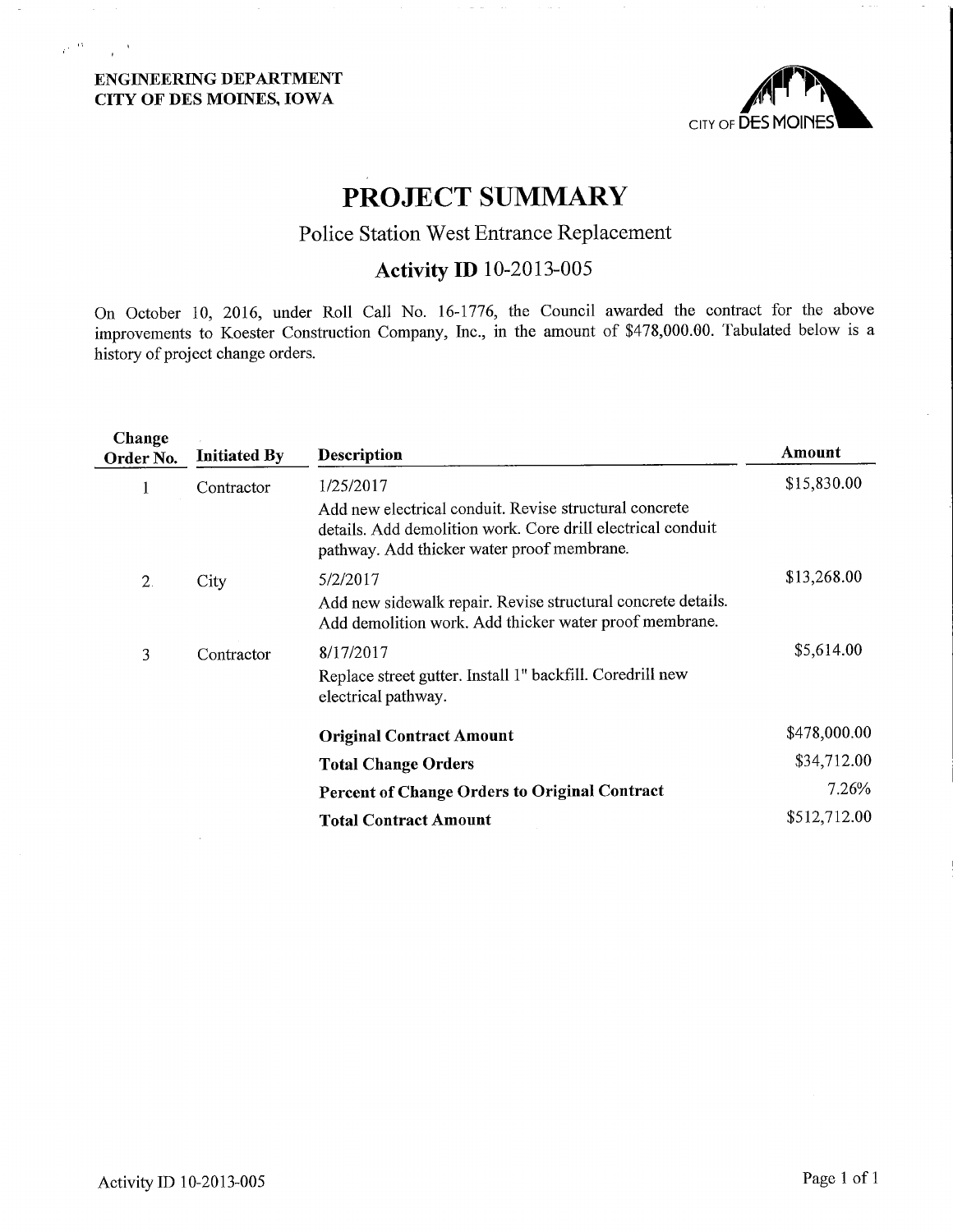October 23, 2017



#### CERTIFICATION OF COMPLETION

#### **AGENDA HEADING:**

Accepting completed construction and approving final payment for the Police Station West Entrance Replacement, Koester Construction Company, Inc.

#### SYNOPSIS:

Approve the Engineer's Certification of Completion, accept construction of said improvement, and authorize final payment to the contractor.

#### FISCAL IMPACT:

Amount: \$512,712.00 As-Built Contract Cost

Funding Source: 2017-2018 CIP, Page Building - 14, Police Station Step Replacement, BL126, G. 0. Bonds

#### CERTIFICATION OF COMPLETION:

On October 10, 2016, under Roll Call No. 16-1776, the City Council awarded a contract to Koester Construction Company, Inc., Paul Koester, President, 3050 SE Enterprise Drive, Suite A, Grimes, IA, 50111 for the construction of the following mprovement:

Police Station West Entrance Replacement, 10-2013-005

The improvement includes the removal and replacement of the Police Station's west entrance steps and plaza and the north entrance steps and landings with Portland Cement Concrete (PCC), that will include architectural cast stone design elements, stainless steel handrails, decorative lighting and flagpoles; all in accordance with the contract documents including Plan File Nos. 563-128/135, located at 25 East 1st. Street, Des Moines, Iowa, 50309.

I hereby certify that the construction of said Police Station West Entrance Replacement, Activity ID 10-2013-005, has been completed in substantial compliance with the terms of said contract, and I hereby recommend that the work be accepted. The work commenced on October 24, 2016, and was completed on October 9, 2017.

I further certify that \$512,712.00 is the total cost of said improvement, of which \$491,885.06 has been paid the Contractor and \$5,445.58 is now due and is hereby approved as final partial payment for the above project, the remaining balance of \$15,381.36 is to be paid at the end of thirty days, with funds retained for unresolved claims on file in accordance with Iowa Code Chapter 573. The amount of completed work is shown on the attached Estimate of Construction Completed.

Damela Scoolsey

Pamela S. Cooksey, P.E. Des Moines City Engineer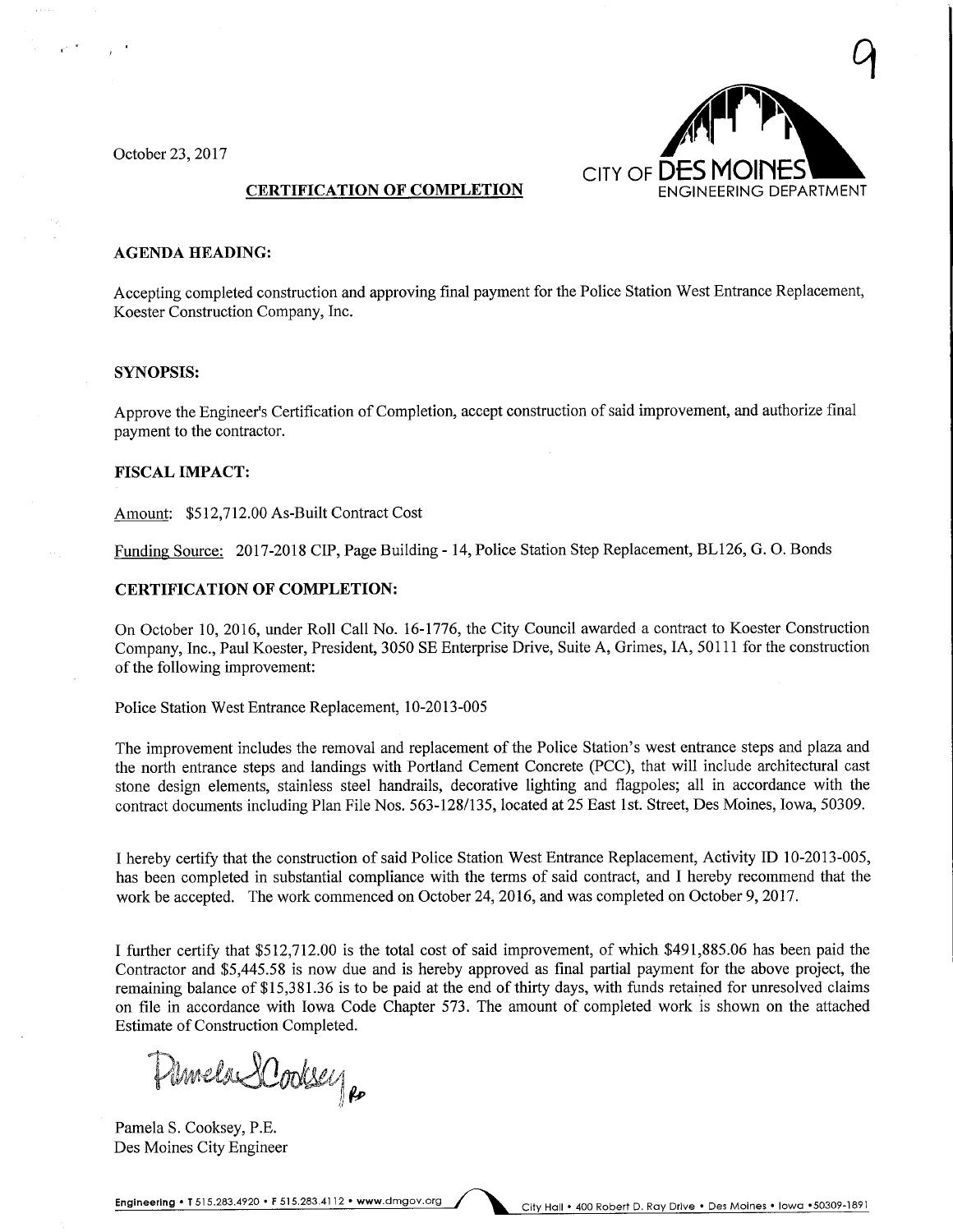#### ENGINEERING DEPARTMENTCITY OF DES MOINES, IOWA



#### ESTIMATE OF CONSTRUCTION COMPLETEDFOR WORK DONE FROM 06/01/17 to 98/17/17FINAL PAYMENT (PAYMENT NO. 7)

### PROJECT: Police Station West Entrance ReplacementCONTRACTOR: Koester Construction Company, Inc.

LINE NO.<br>BID <u>ITEM 1</u> Steps and Plaza, Complete as Specified BID $I$  Livi  $Z$  | Steps and Landings, Complete as Specified CO 1 proof membrane. CO 2 WORK. There embre water proof membrane. CO 3 Replace shoet gutter. Install 1" backlub. Coredrill new electrical pathway. DEScribed in Contract Documents, Police Station West Entrance Described in Contract Documents, Police Station North Entrancedemolition work. Core drill electrical conduit pathway. Add thicker water new membrane.<br>Add new sidewalk repair. Revise structural concrete details. Add demolition TOTAL CONTRACT AMOUNT PLUS CHANGE ORDERSPARTIAL PAYMENT NO. 1 PARTIAL PAYMENT NO. 2PARTIAL PATIMENT NO. 3 PARTIAL PAYMENT NO. 4 PARTIAL PAYMENT NO. 5 PARTIAL PAYMENT NO. 6 THIS PARTIAL PAYMENTTOTAL PARTIAL PATIMENTS **BALANCE** UNTT LSLSLSLSLSESTIMATED1.01.0 $0.0$ o.co.c\$512,712.00 \$122,877.17 \$37,500.49 \$34,618.38<u>881,426.65</u> \$130,678.55 \$84,783.82 \$5,445.58 \$497,330.64 \$15,381.36UNITSAUTHORIZED1.00011.00011.00011.0001i.oool $\mathscr{S}$  $\overline{\mathcal{M}}$ CONSTRUCTED TO DATE1.00011.00011.00011.000]i.ooolUNIT PRICE\$300,000.00\$178,000.00\$15,830.0C\$13,268.00 \$5,614.00 FOTAL RETAMAGETOTAL AMOUNT\$300,000.00\$178,000.00\$15,830.00\$13,268.00\$5,614.00\$512,712,00 \$15,381.36\$497,330.64

PREPARED BY:  $\mathscr{A}$ CHECKED BY:  $\mathcal{L}$ 

FINAL PAYMENT (PAYMENT NO. 7)

 \$491,885.06\$5,445.58

 $\overline{\mathcal{L}}$ 

 TOTAL LESS RETAINAGELESS PREVIOUS PAYMENT

AMOUNT DUE

Activity ID: 10-2013-005Date: 09/29/17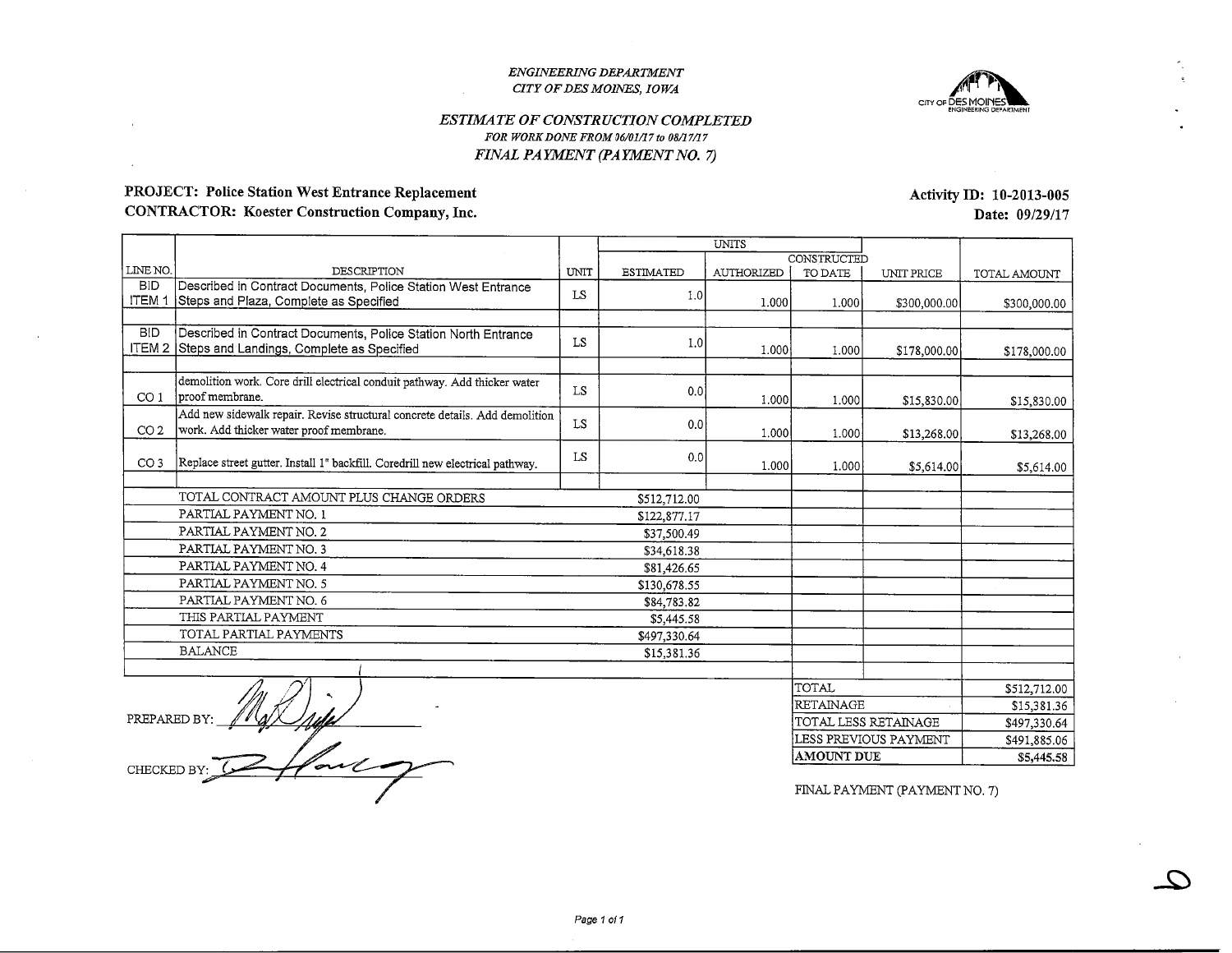10-2013-005

-£>

# $\mathbf{\mathscr{B}}\text{AIA}$  Document G702" – 1992

## Application and Certificate for Payment

| TO OWNER:<br>400 E Locust                                                                                                            | CITY OF DES MOINES<br>DES MOINES, IA 50309                                                                                                                                                                                                              | PROJECT:<br>DMPD Stair Replacement<br>25 East 1st Street<br>Des Moines, IA 50309                | APPLICATION NO:/<br>PERIOD TO:<br>8/17/2017<br><b>CONTRACT FOR:</b>                                                                                                                                                                                                                                                                                                                                                                                                                                                                                                                                                                                                                                               | <b>Distribution to:</b><br>OWNER CV<br>ARCHITECT EX                                                               |
|--------------------------------------------------------------------------------------------------------------------------------------|---------------------------------------------------------------------------------------------------------------------------------------------------------------------------------------------------------------------------------------------------------|-------------------------------------------------------------------------------------------------|-------------------------------------------------------------------------------------------------------------------------------------------------------------------------------------------------------------------------------------------------------------------------------------------------------------------------------------------------------------------------------------------------------------------------------------------------------------------------------------------------------------------------------------------------------------------------------------------------------------------------------------------------------------------------------------------------------------------|-------------------------------------------------------------------------------------------------------------------|
| <b>FROM CONTRACTOR:</b>                                                                                                              | Koester Construction Company, ARCHITECT:<br>3050 SE Enterprise Dr., Ste. A<br>Grimes, IA 50111-5055                                                                                                                                                     |                                                                                                 | <b>CONTRACT DATE:</b><br>PROJECT NOS: 16041                                                                                                                                                                                                                                                                                                                                                                                                                                                                                                                                                                                                                                                                       | CONTRACTOR DX<br>$FIELD$ $\Box$<br>OTHER <sub>[]</sub>                                                            |
|                                                                                                                                      | <b>CONTRACTOR'S APPLICATION FOR PAYMENT</b><br>Application is made for payment, as shown below, in connection with the Contract.<br>AIA Document G703TM, Continuation Sheet, is attached.<br>4. TOTAL COMPLETED & STORED TO DATE (Column G on G703)  \$ | 478,000.00<br>34,712.00<br>512,712.00<br>512,712.00                                             | The undersigned Contractor certifies that to the best of the Contractor's knowledge, information<br>and belief the Work covered by this Application for Payment has been completed in accordance<br>with the Contract Documents, that all amounts have been paid by the Contractor for Work for<br>which previous Certificates for Payment were issued and payments received from the Owner, and<br>that current payment shown herein is now due.<br>Koester Construction Company, Inc.<br><b>CONTRACTOR:</b><br>By:<br>ΊΑ<br>State of:                                                                                                                                                                           | Date: $\frac{\mathcal{S}}{277777}$                                                                                |
| 5. RETAINAGE:<br>a. $3.0\%$ of Completed Work<br>(Columns $D + E$ on G703)<br>b.<br>% of Stored Material<br>(Column F on G703)       | \$<br>Total Retainage (Lines 5a + 5b, or Total in Column I of G703) \$                                                                                                                                                                                  | 15,381.36<br>15,381.36                                                                          | County of: Polk<br>Subscribed and sworn to before<br>me this<br>Notary Public:<br>My commission expires:                                                                                                                                                                                                                                                                                                                                                                                                                                                                                                                                                                                                          | day of Hugust, 2017<br><b>JAMI BROWN</b><br>Commission Number 760728<br>My Commission Expires<br>November 5, 2018 |
| (Line 4 minus Line 5 Total)<br>(Line 6 from prior Certificate)<br>9. BALANCE TO FINISH, INCLUDING RETAINAGE<br>(Line 3 minus Line 6) | \$.                                                                                                                                                                                                                                                     | 497,330.64<br>491,885.06<br>5,445.581<br>15,381,56                                              | <b>ARCHITECT'S CERTIFICATE FOR PAYMENT</b><br>In accordance with the Contract Documents, based on on-site observations and the data comprising<br>this application, the Architect certifies to the Owner that to the best of the Architect's knowledge,<br>information and belief the Work has progressed as indicated, the quality of the Work is in<br>accordance with the Contract Documents, and the Contractor is entitled to payment of the<br>AMOUNT CERTIFIED.<br>AMOUNT CERTIFIED $\ldots$<br>(Attach explanation if antown certified differs from the amount applied. Initial all figures on this<br>Application and 6h the Continuation Sifeet that are changed to conform with the amount certified.) |                                                                                                                   |
| CHANGE ORDER SUMMARY<br>Total approved this month<br>NET CHANGES by Change Order                                                     | Total changes approved in previous months by Owner $\vert$ \$<br>'S<br><b>TOTAL</b>                                                                                                                                                                     | ADDILIONS.od<br><b>DEDUCTIONS</b><br><del>5.614.0</del> 6<br>34,712.00<br>$34,712 \text{ nd}^s$ | ARCHITECT: A<br>$\mathbf{By:}$<br>This Certificate is not negotiable. The AMOUNT CERTIFIED is payable only to the Contractor<br>named herein. Issuance, payment and acceptance of payment are without prejudice to any rights of<br>the Owner or Contractor under this Contract.<br>CAUTION: You should sign an original AIA Contract Document, on which this text appears in RED. An original assures that changes will not be obscured.                                                                                                                                                                                                                                                                         | Date:                                                                                                             |

AlA Document G702™ – 1992. Copyright © 1953, 1963, 1965, 1971, 1978, 1983 and 1992 by The American Institute of Architects. All rights reserved. WARNING: This AIA® Document is protected by U.S. Copyright Law<br>AIA Document 010711ACD44 counced, copyright@aia.org. and the counterparticles of the counterparticles of the counterparticles of the counterparticles of the counterparticles of the counterparticles of the counterparticles of the counterparticles o